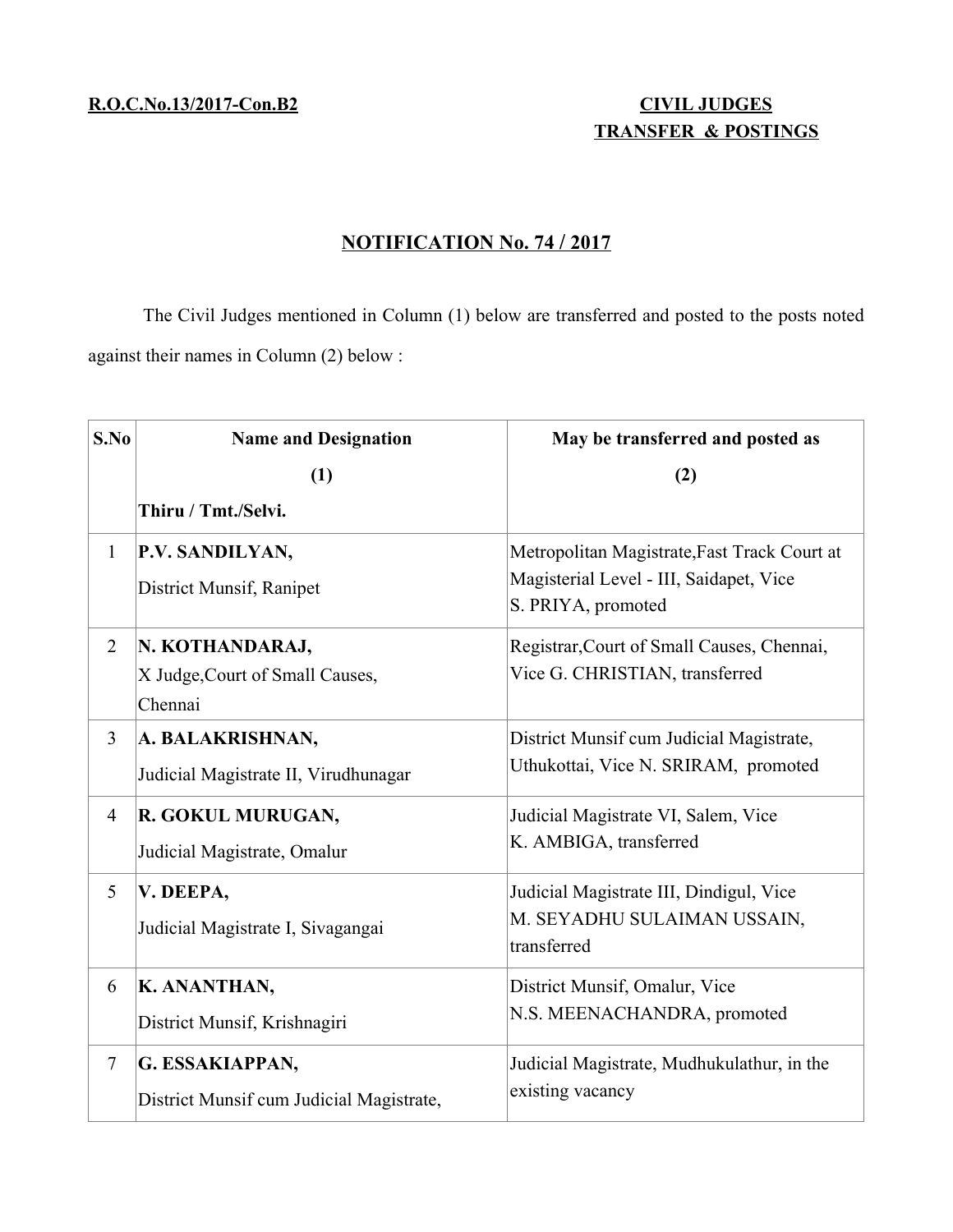| Bhoothapandy                      |                                               |
|-----------------------------------|-----------------------------------------------|
| L. MAHESWARI,                     | X Judge, Court of Small Causes, Chennai, Vice |
| XIV Judge, Court of Small Causes, | N. KOTHANDARAJ, transferred                   |
| Chennai                           |                                               |

**S.No Name and Designation (1) Thiru / Tmt./Selvi. May be transferred and posted as (2)** 9 **K. SIVASAKTHIVEL KANNAN,** Principal District Munsif, Erode District Munsif cum Judicial Magistrate, Ilayangudi, Vice C. ASHOK KUMAR, transferred 10 **A. PREMAVATHY,** Principal District Munsif, Tiruvannamalai Judicial Magistrate I, Ponneri, Vice J. OMPRAKASH, promoted 11 **P. SUNDARARAJAN,** XII Judge,Court of Small Causes, Chennai XI Judge,Court of Small Causes, Chennai, Vice R. KARLMARX, transferred 12 **K. INBAKARTHICK,** Judicial Magistrate I, Ramanathapuram District Munsif Cum Judicial Magistrate, Thiruvadanai, Vice J. CHRISTAL BABITHA, promoted 13 **M. ARUNDHADHI,** XIII Judge,Court of Small Causes, Chennai XII Judge,Court of Small Causes, Chennai, Vice P. SUNDARARAJAN, transferred 14 **D. BASKAR,** Judicial Magistrate,Fast Track Court at Magisterial Level, Alanthur XIII Judge,Court of Small Causes, Chennai, Vice M. ARUNDHADHI, transferred 15 **P. REVATHI,** Judicial Magistrate II, Karur Judicial Magistrate II, Pollachi, Vice K. HARIHARAN, promoted 16 **S. MUTHU MAHARAJAN,** District Munsif, Mudhukulathur District Munsif cum Judicial Magistrate, Bhoothapandy, Vice G. ESSAKIAPPAN,

-2-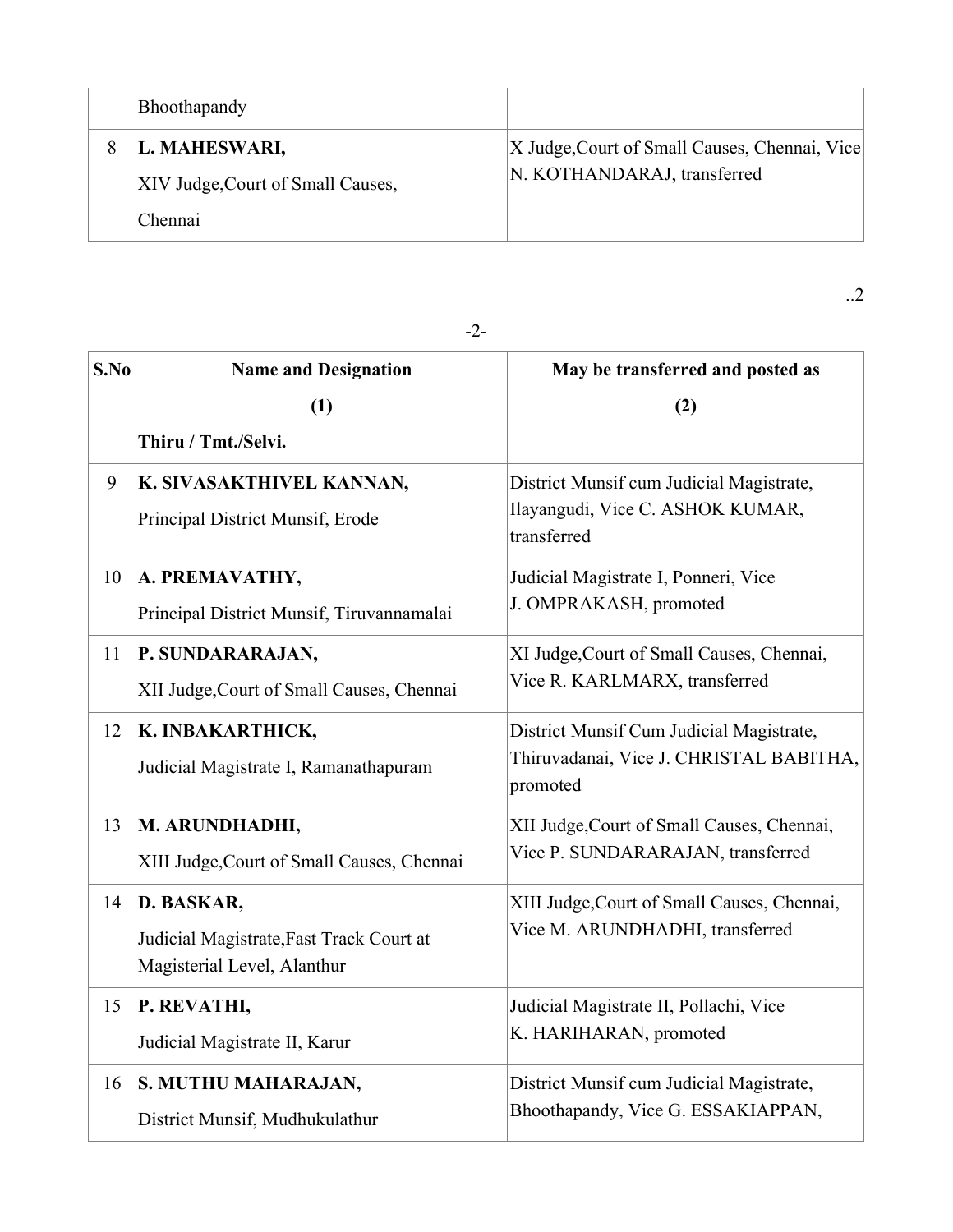| S.No | <b>Name and Designation</b>         | May be transferred and posted as            |
|------|-------------------------------------|---------------------------------------------|
|      | (1)                                 | (2)                                         |
|      | Thiru / Tmt./Selvi.                 |                                             |
|      |                                     | transferred                                 |
| 17   | H. MOHAMED ANSARI,                  | Principal District Munsif, Erode, Vice      |
|      | I Additional District Munsif, Erode | K. SIVASAKTHIVEL KANNAN, transferred        |
| 18   | P. SUDHA,                           | District Munsif, Lalgudi, Vice              |
|      | Judicial Magistrate, Ginjee         | B. SARAVANAN, promoted                      |
| 19   | D. MARIKKALAI,                      | Judicial Magistrate II, Tirunelveli, in the |
|      | District Munsif, Mannargudi         | existing vacancy                            |
| 20   | S. SOMASUNDARAM,                    | District Munsif, Mannargudi, Vice           |
|      | Judicial Magistrate, Thiruvaiyaru   | D. MARIKKALAI, transferred                  |

| $-3-$ |                                     |                                            |
|-------|-------------------------------------|--------------------------------------------|
| S.No  | <b>Name and Designation</b>         | May be transferred and posted as           |
|       | (1)                                 | (2)                                        |
|       | Thiru / Tmt./Selvi.                 |                                            |
| 21    | M. BACKIAM,                         | Judicial Magistrate II, Karur, Vice        |
|       | Principal District Munsif, Salem    | P. REVATHI, transferred                    |
| 22    | <b>B.THANGAMANIGANESH,</b>          | Principal District Munsif, Salem, Vice     |
|       | I Additional District Munsif, Salem | M.Backiam, transferred                     |
| 23    | R. MARUDHA SHANMUGAM,               | I Additional District Munsif, Salem, Vice  |
|       | Judicial Magistrate I, Madurai      | Thiru B. Thangamaniganesh, transferred     |
| 24    | R. VELRAJ,                          | XIV Judge, Court of Small Causes, Chennai, |
|       | Judicial Magistrate II, Poonamallee | Vice L. MAHESWARI, transferred             |
| 25    | C. ASHOK KUMAR,                     | Judicial Magistrate, Uthamapalayam, Vice   |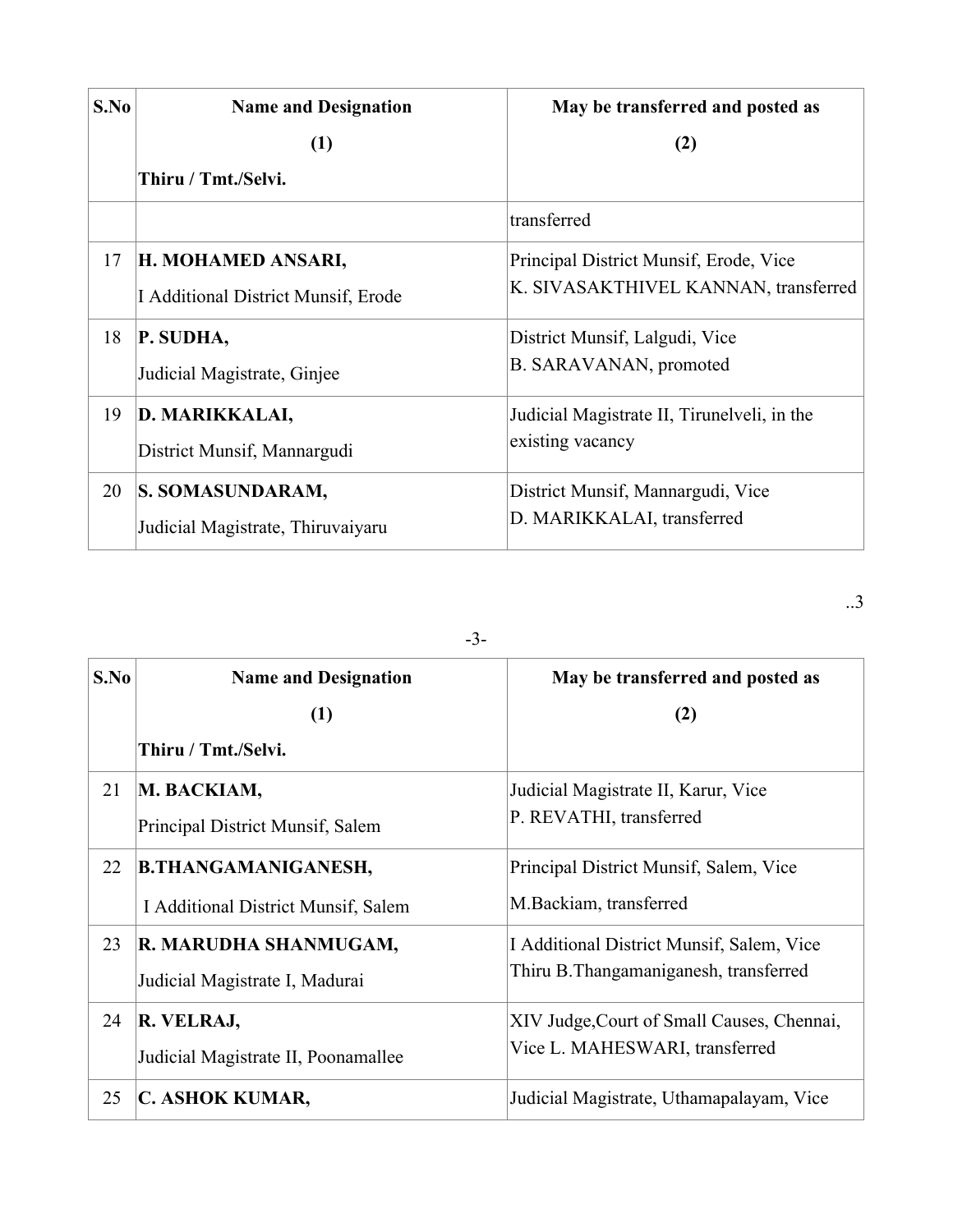| S.No | <b>Name and Designation</b>                   | May be transferred and posted as            |
|------|-----------------------------------------------|---------------------------------------------|
|      | (1)                                           | (2)                                         |
|      | Thiru / Tmt./Selvi.                           |                                             |
|      | District Munsif cum Judicial Magistrate,      | R. GEETHA, transferred                      |
|      | Ilayangudi                                    |                                             |
| 26   | J.K. DHILIP,                                  | Judicial Magistrate, Harur, in the existing |
|      | I Additional District Munsif, Tiruchirappalli | vacancy                                     |
| 27   | M. MURUGAN,                                   | Judicial Magistrate I, Dindigul, Vice       |
|      | District Munsif cum Judicial Magistrate,      | K. KAVITHA, promoted                        |
|      | Vadipatti                                     |                                             |
| 28   | R. GEETHA,                                    | District Munsif, Mudhukulathur, Vice        |
|      | Judicial Magistrate, Uthamapalayam            | S. MUTHU MAHARAJAN, transferred             |
| 29   | R. KARLMARX,                                  | Judicial Magistrate, Tambaram, Vice G. UMA  |
|      | XI Judge, Court of Small Causes, Chennai      | MAHESWARI, promoted                         |
| 30   | R. SUBBIAH,                                   | District Munsif cum Judicial Magistrate,    |
|      | Judicial Magistrate No.III, Tiruppur          | Neyveli, Vice D. KAVIARASAN, transferred    |
| 31   | K. MALARKODI,                                 | Additional District Munsif, Alanthur, Vice  |
|      | Judicial Magistrate I, Tiruvannamalai         | C. SUNDARAPANDIAN, transferred              |
| 32   | C. SUNDARAPANDIAN,                            | Principal District Munsif, Alanthur, Vice   |
|      | <b>Additional District Munsif, Alanthur</b>   | P.R. SUPRAJA, promoted                      |

-4-

| S.No | <b>Name and Designation</b> | May be transferred and posted as                           |
|------|-----------------------------|------------------------------------------------------------|
|      | $\left(1\right)$            | (2)                                                        |
|      | Thiru / Tmt./Selvi.         |                                                            |
| 33   | K.S.S. SIVA,                | Judicial Magistrate II, Salem, Vice V.<br>SURESH, promoted |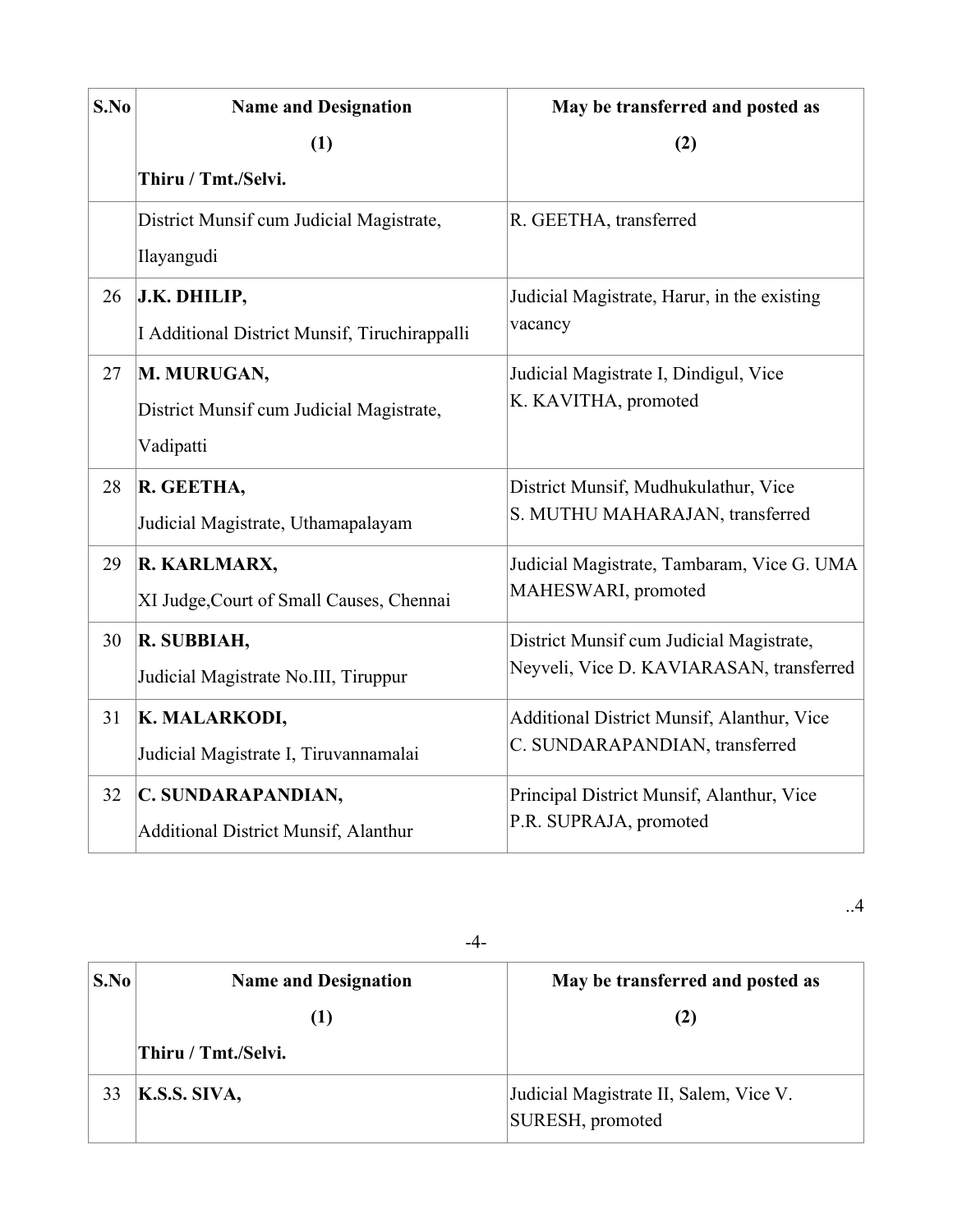|    | Judicial Magistrate, Thiruthuraipoondi        |                                                                  |
|----|-----------------------------------------------|------------------------------------------------------------------|
| 34 | K. AMBIGA,                                    | District Munsif, Palani, Vice                                    |
|    | Judicial Magistrate VI, Salem                 | K.L. PRIYANGA, transferred                                       |
| 35 | M. SEYADHU SULAIMAN USSAIN,                   | District Munsif cum Judicial Magistrate,                         |
|    | Judicial Magistrate III, Dindigul             | Vadipatti, Vice M. MURUGAN, transferred                          |
| 36 | K.L. PRIYANGA,                                | II Additional District Munsif, Coimbatore,                       |
|    | District Munsif, Palani                       | Vice K. GOPINATH, transferred                                    |
| 37 | K. GOPINATH,                                  | Principal District Munsif, Coimbatore, Vice                      |
|    | II Additional District Munsif, Coimbatore     | K. RAJMOHAN, promoted                                            |
| 38 | D. KAVIARASAN,                                | Judicial Magistrate I, Tiruppur, Vice                            |
|    | District Munsif cum Judicial Magistrate,      | P.CHELLADURAI, promoted                                          |
|    | Neyveli                                       |                                                                  |
| 39 | M. ARUNACHALAM,                               | Assistant Editor- II, Tamil Law Journal,                         |
|    | Additional District Munsif, Tindivanam        | Principal Bench of Madras High Court, in the<br>existing vacancy |
| 40 | M. VIGNESH PRABHU,                            | Judicial Magistrate I, Tiruvannamalai, Vice                      |
|    | Judicial Magistrate II, Villupuram            | K. MALARKODI, transferred                                        |
| 41 | G. CHRISTIAN,                                 | Judicial Magistrate I, Chengalpattu, Vice                        |
|    | Registrar, Court of Small Causes, Chennai     | M. CHITTIBABU, transferred                                       |
| 42 | M. CHITTIBABU,                                | <b>Additional District Munsif, Villupuram, Vice</b>              |
|    | Judicial Magistrate I, Chengalpattu           | R. KARPAGAVALLI, transferred                                     |
| 43 | R. KARPAGAVALLI,                              | Principal District Munsif, Villupuram, Vice                      |
|    | <b>Additional District Munsif, Villupuram</b> | M. MURTHY, promoted                                              |
| 44 | <b>S. VENKATESAN,</b>                         | Principal District Munsif, Tindivanam, Vice                      |
|    | Principal District Munsif, Ginjee             | V. PUGAZHENTHI, promoted                                         |
| 45 | K. RAMESH,                                    | Judicial Magistrate, Omalur, Vice R. GOKUL                       |
|    | Judicial Magistrate II, Cuddalore             | MURUGAN, transferred                                             |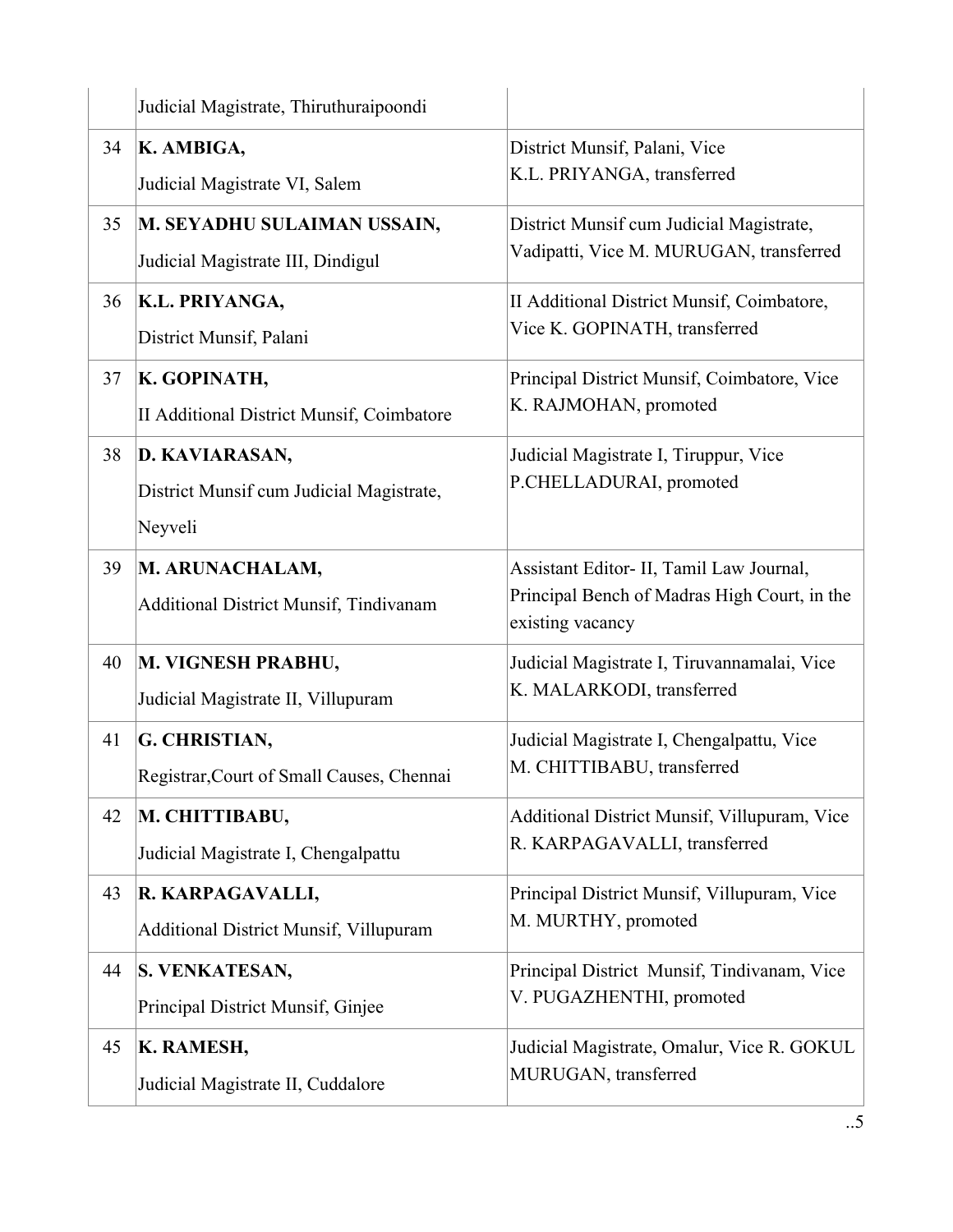| S.No | <b>Name and Designation</b>              | May be transferred and posted as                   |
|------|------------------------------------------|----------------------------------------------------|
|      | (1)                                      | (2)                                                |
|      | Thiru / Tmt./Selvi.                      |                                                    |
| 46   | K. YUVARAJ,                              | District Munsif cum Judicial Magistrate,           |
|      | Judicial Magistrate, Pappireddipatti     | Thirukalikundram, Vice A. BASEER,<br>promoted      |
| 47   | K.R. PADMA KUMARI,                       | Judicial Magistrate II, Poonamallee, Vice          |
|      | Judicial Magistrate, Cheyyar             | R. VELRAJ, transferred                             |
| 48   | R. SARAVANA BABU,                        | District Munsif cum Judicial Magistrate,           |
|      | Judicial Magistrate I, Panruti           | Mettupalayam, Vice K. SURESH KUMAR,<br>promoted    |
| 49   | <b>T. PRAVEEN KUMAR,</b>                 | District Munsif, Oddanchatram, Vice                |
|      | District Munsif cum Judicial Magistrate, | K. PALANIAMMAL, promoted                           |
|      | Kodaikannal                              |                                                    |
| 50   | A. VANITHA,                              | I Additional District Munsif, Erode, Vice          |
|      | II Additional District Munsif, Erode     | H. MOHAMED ANSARI, transferred                     |
| 51   | A. KANNAN,                               | District Munsif cum Judicial Magistrate,           |
|      | Judicial Magistrate II, Ramanathapuram   | Natham, Vice C. KATHIRAVAN, promoted               |
| 52   | R. SATHEESKUMAR,                         | District Munsif cum Judicial Magistrate,           |
|      | Judicial Magistrate I, Krishnagiri       | Pochampalli, Vice M. SANTHI, promoted              |
| 53   | M. KADARKARAISELVAM,                     | District Munsif cum Judicial Magistrate,           |
|      | Judicial Magistrate, Fast Track Court at | Kodaikannal, Vice T. PRAVEEN KUMAR,<br>transferred |
|      | Magisterial Level -II, Nagercoil         |                                                    |
| 54   | N. ANU PRIYA,                            | Judicial Magistrate II, Wallajahpet, Vice          |
|      | Judicial Magistrate VII, Madurai         | INIYA KARUNAGARAN, transferred                     |
| 55   | K.M. KALAIARASI,                         | Additional District Munsif, Manaparai, in the      |
|      | Judicial Magistrate, Fast Track Court at | existing vacancy                                   |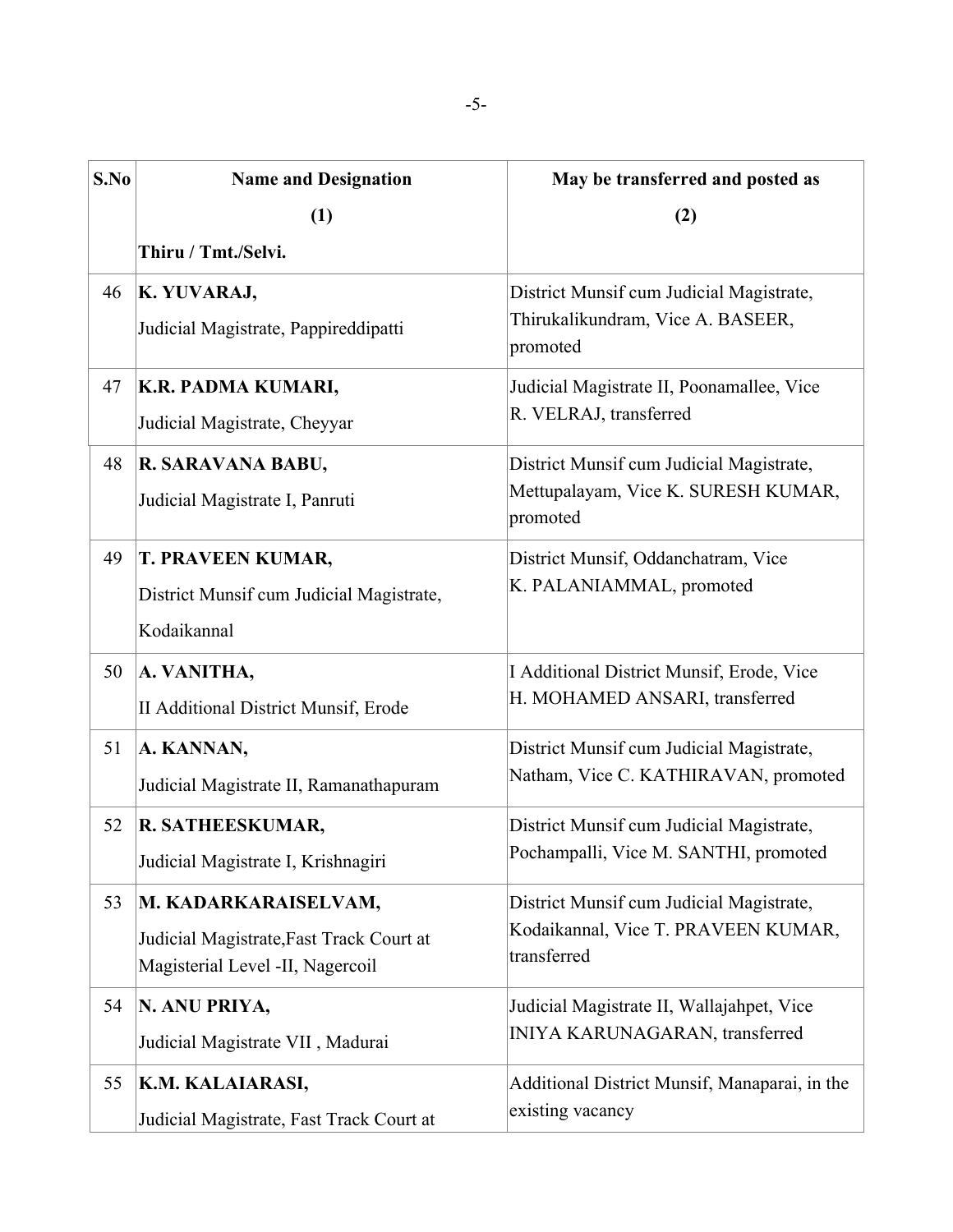| 48 | R. SARAVANA BABU,<br>Judicial Magistrate I, Panruti        | District Munsif cum Judicial Magistrate,<br>Mettupalayam, Vice K. SURESH KUMAR,<br>promoted |
|----|------------------------------------------------------------|---------------------------------------------------------------------------------------------|
|    | Magisterial Level, Thoothukudi                             |                                                                                             |
| 56 | R. TAMILARASI,<br>II Additional District Munsif, Nagercoil | Judicial Magistrate, Pappireddipatti, Vice<br>K. YUVARAJ, transferred                       |

-6-

| 57 | <b>INIYA KARUNAGARAN,</b><br>Judicial Magistrate II, Wallajahpet                         | Judicial Magistrate V, Coimbatore, Vice<br>A. SELVAKUMAR, transferred                                   |
|----|------------------------------------------------------------------------------------------|---------------------------------------------------------------------------------------------------------|
| 58 | A. SELVAKUMAR,<br>Judicial Magistrate V, Coimbatore                                      | Judicial Magistrate IV, Coimbatore, in the<br>existing vacancy                                          |
| 59 | <b>B. DIVYA DHAYANAND,</b><br>Judicial Magistrate, Mobile Court, Villupuram              | Judicial Magistrate, Fast Track Court at<br>Magisterial Level, Alanthur, Vice<br>D. BASKAR, transferred |
| 60 | G. ANANTHI,<br>Judicial Magistrate III, Nagercoil                                        | Additional District Munsif, Srivilliputhur,<br>Vice S. ASSEEN BANU, promoted                            |
| 61 | D. SHOBA DEVI,<br>Judicial Magistrate, Fast Track Court at<br>Magisterial Level, Coonoor | Additional District Munsif, Tiruchencode, in<br>the existing vacancy                                    |
| 62 | M. MAHALAKSHMI,<br>Judicial Magistrate No. II, Ariyalur                                  | Judicial Magistrate No. I, Ariyalur, in the<br>existing vacancy                                         |

**HIGH COURT, MADRAS.** Sd./-R.Sakthivel **DATED:03.05.2017. REGISTRAR GENERAL**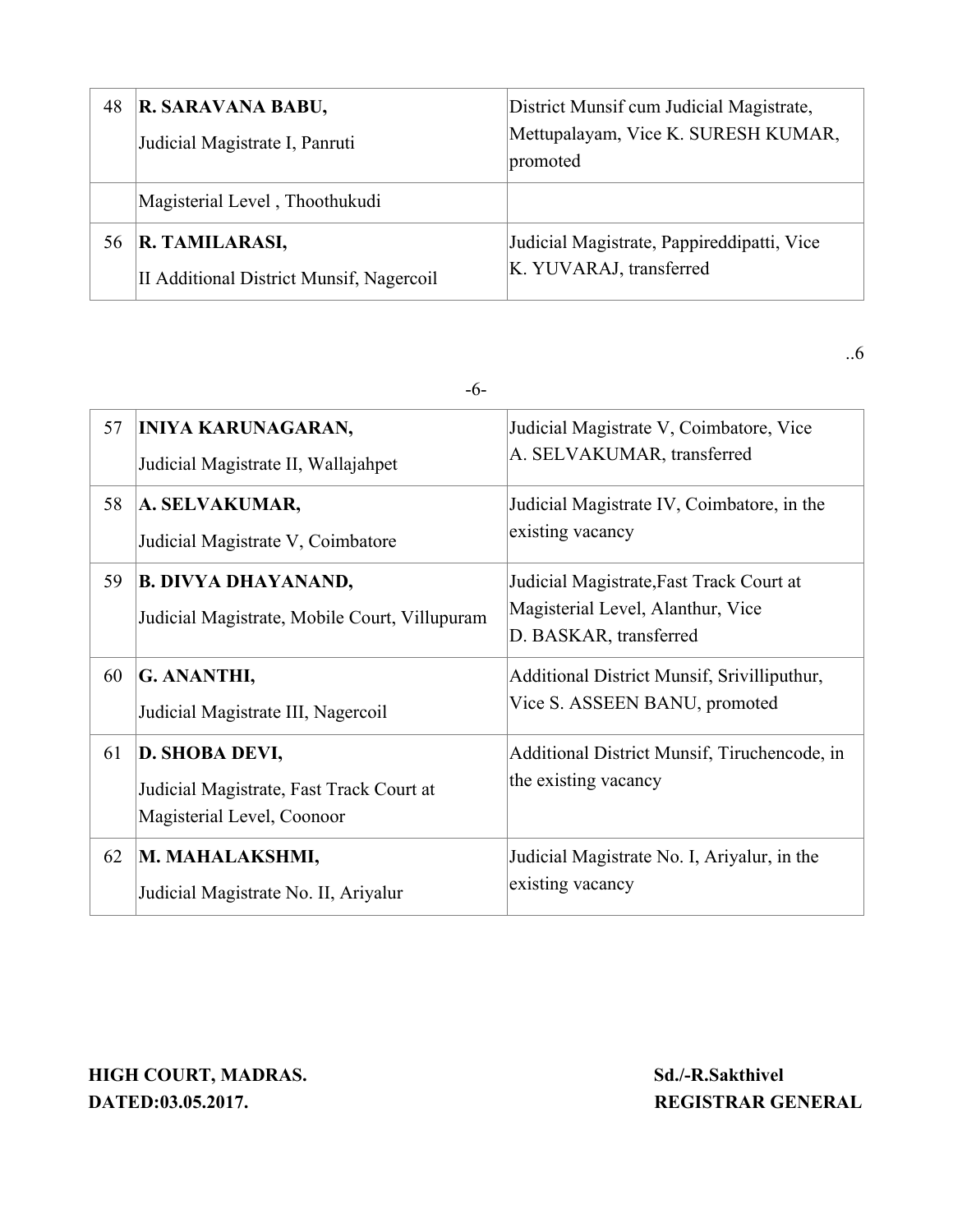#### **R.O.C.No.13/2017-Con.B2**

#### **OFFICIAL MEMORANDUM**

Sub: Courts and Judges - Civil Judges - Transfer and Postings – Notification issued - Joining instructions - Issued.

Ref: High Court's Notification No. 74 / 2017, dated :03.05.2017.

### **I**

.............

The Civil Judges, who have been transferred and posted in the High Court's Notification cited above, are required to hand over charge of their respective posts to any one of the nearest Principal District Munsifs / District Munsifs / Additional District Munsifs / Judicial Magistrates / District Munsif-cum-Judicial Magistrates / Judges, Court of Small Causes, Chennai, as the case may be, on 05.05.2017 A.N., and take charge of their respective new posts, without availing full joining time.

The Officers who have been transferred and posted in the same station, in which they are now functioning are required to get themselves relieved on 05.05.2017 A.N., by handing over charge of their respective post to the nearest Civil Judge / successors, as the case may be, and take charge of their respective new post, immediately, on the same day.

The Officers who relieve the Officers under transfer, are required to hold full additional charge of the additional posts until the successors take charge or until further orders, as the case may be.